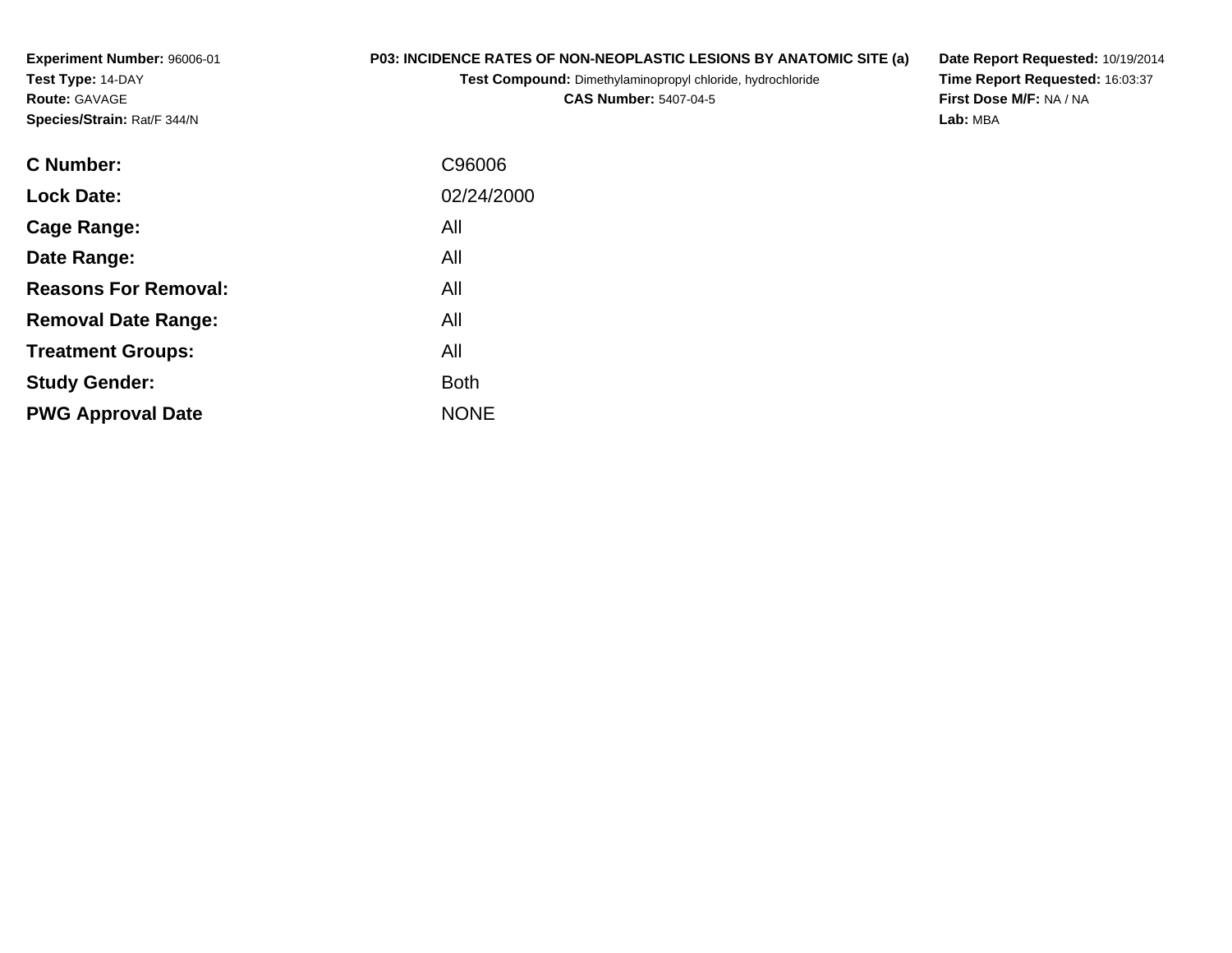| Experiment Number: 96006-01<br>Test Type: 14-DAY<br>Route: GAVAGE<br>Species/Strain: Rat/F 344/N | P03: INCIDENCE RATES OF NON-NEOPLASTIC LESIONS BY ANATOMIC SITE (a)<br>Test Compound: Dimethylaminopropyl chloride, hydrochloride<br><b>CAS Number: 5407-04-5</b> |      |              |      |                 |                 | Date Report Requested: 10/19/2014<br>Time Report Requested: 16:03:37<br>First Dose M/F: NA / NA<br>Lab: MBA |     |                                 |
|--------------------------------------------------------------------------------------------------|-------------------------------------------------------------------------------------------------------------------------------------------------------------------|------|--------------|------|-----------------|-----------------|-------------------------------------------------------------------------------------------------------------|-----|---------------------------------|
| F 344/N Rat MALE                                                                                 | <b>VEHICLE CONTROL</b>                                                                                                                                            | 6.25 | <b>MG/KG</b> | 12.5 | <b>MG/KG</b>    | 25 MG/KG        | <b>50 MG/KG</b>                                                                                             | 100 | <b>MG/KG</b>                    |
| <b>Disposition Summary</b>                                                                       |                                                                                                                                                                   |      |              |      |                 |                 |                                                                                                             |     |                                 |
| <b>Animals Initially In Study</b><br><b>Early Deaths</b>                                         | $\sqrt{5}$                                                                                                                                                        |      | ${\bf 5}$    |      | $5\phantom{.0}$ | $5\phantom{.0}$ | 5                                                                                                           |     | $5\phantom{.0}$                 |
| <b>Survivors</b><br><b>Terminal Sacrifice</b><br><b>Animals Examined Microscopically</b>         | $\sqrt{5}$                                                                                                                                                        |      | $\sqrt{5}$   |      | $5\phantom{.0}$ | $5\phantom{.0}$ | $5\phantom{.0}$                                                                                             |     | $5\phantom{.0}$<br>$\mathbf{1}$ |
| <b>ALIMENTARY SYSTEM</b><br>None                                                                 |                                                                                                                                                                   |      |              |      |                 |                 |                                                                                                             |     |                                 |
| CARDIOVASCULAR SYSTEM<br>None                                                                    |                                                                                                                                                                   |      |              |      |                 |                 |                                                                                                             |     |                                 |
| <b>ENDOCRINE SYSTEM</b><br>None                                                                  |                                                                                                                                                                   |      |              |      |                 |                 |                                                                                                             |     |                                 |
| <b>GENERAL BODY SYSTEM</b><br>None                                                               |                                                                                                                                                                   |      |              |      |                 |                 |                                                                                                             |     |                                 |
| <b>GENITAL SYSTEM</b><br>None                                                                    |                                                                                                                                                                   |      |              |      |                 |                 |                                                                                                             |     |                                 |
| <b>HEMATOPOIETIC SYSTEM</b><br>None                                                              |                                                                                                                                                                   |      |              |      |                 |                 |                                                                                                             |     |                                 |
| <b>INTEGUMENTARY SYSTEM</b><br>None                                                              |                                                                                                                                                                   |      |              |      |                 |                 |                                                                                                             |     |                                 |
| MUSCULOSKELETAL SYSTEM<br>None                                                                   |                                                                                                                                                                   |      |              |      |                 |                 |                                                                                                             |     |                                 |
| NERVOUS SYSTEM<br>None                                                                           |                                                                                                                                                                   |      |              |      |                 |                 |                                                                                                             |     |                                 |

RESPIRATORY SYSTEM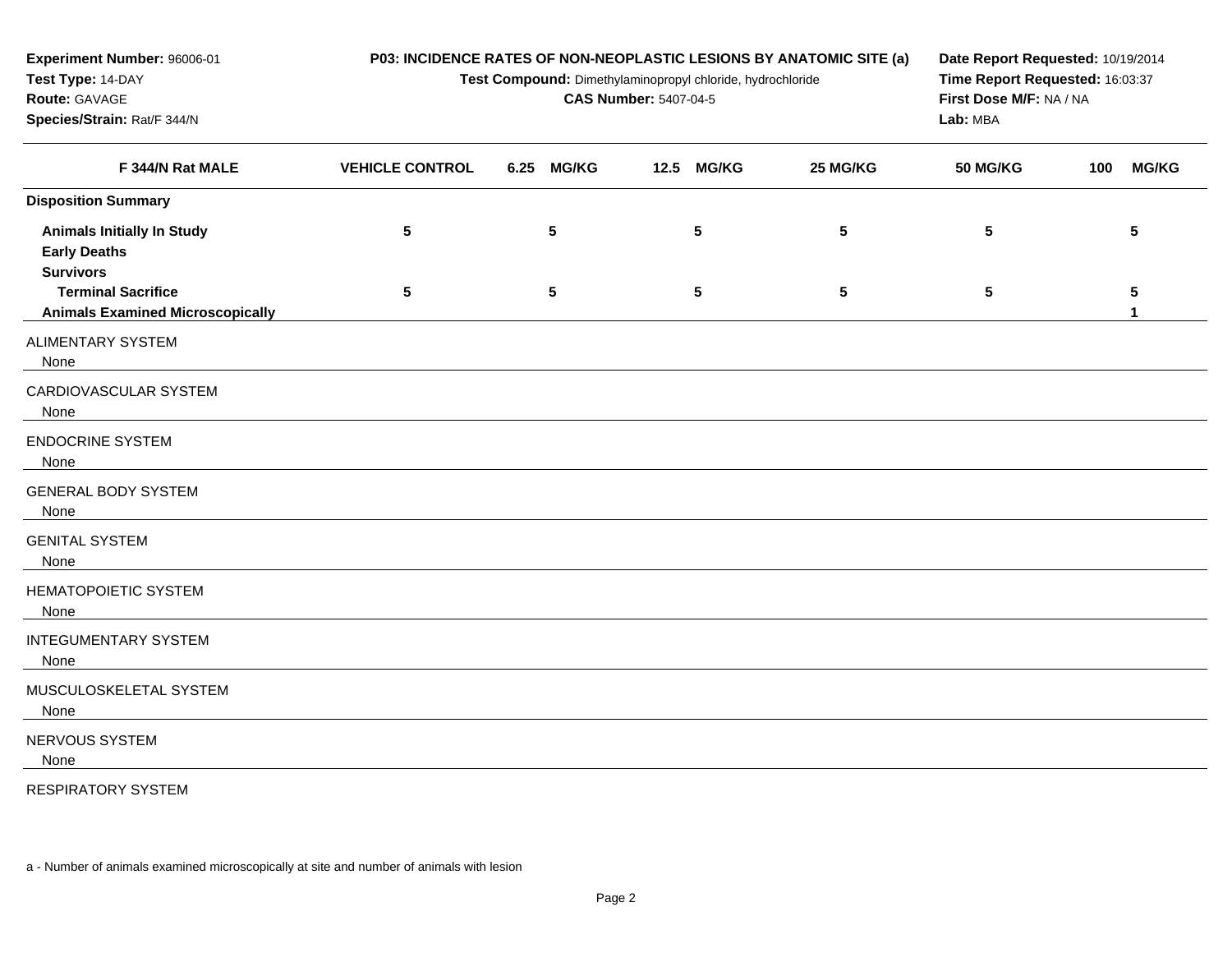| Experiment Number: 96006-01<br>Test Type: 14-DAY<br><b>Route: GAVAGE</b><br>Species/Strain: Rat/F 344/N |                        | P03: INCIDENCE RATES OF NON-NEOPLASTIC LESIONS BY ANATOMIC SITE (a)<br>Test Compound: Dimethylaminopropyl chloride, hydrochloride<br><b>CAS Number: 5407-04-5</b> | Date Report Requested: 10/19/2014<br>Time Report Requested: 16:03:37<br>First Dose M/F: NA / NA<br>Lab: MBA |          |          |                     |
|---------------------------------------------------------------------------------------------------------|------------------------|-------------------------------------------------------------------------------------------------------------------------------------------------------------------|-------------------------------------------------------------------------------------------------------------|----------|----------|---------------------|
| F 344/N Rat MALE                                                                                        | <b>VEHICLE CONTROL</b> | <b>MG/KG</b><br>6.25                                                                                                                                              | <b>MG/KG</b><br>12.5                                                                                        | 25 MG/KG | 50 MG/KG | <b>MG/KG</b><br>100 |
| None                                                                                                    |                        |                                                                                                                                                                   |                                                                                                             |          |          |                     |
| <b>SPECIAL SENSES SYSTEM</b><br>None                                                                    |                        |                                                                                                                                                                   |                                                                                                             |          |          |                     |
| URINARY SYSTEM<br><b>Urinary Bladder</b><br>Muscularis, Inflammation, Chronic Active,<br>Diffuse        | (0)                    | (0)                                                                                                                                                               | (0)                                                                                                         | (0)      | (0)      | (1)<br>1 (100%)     |

\*\*\*END OF MALE DATA\*\*\*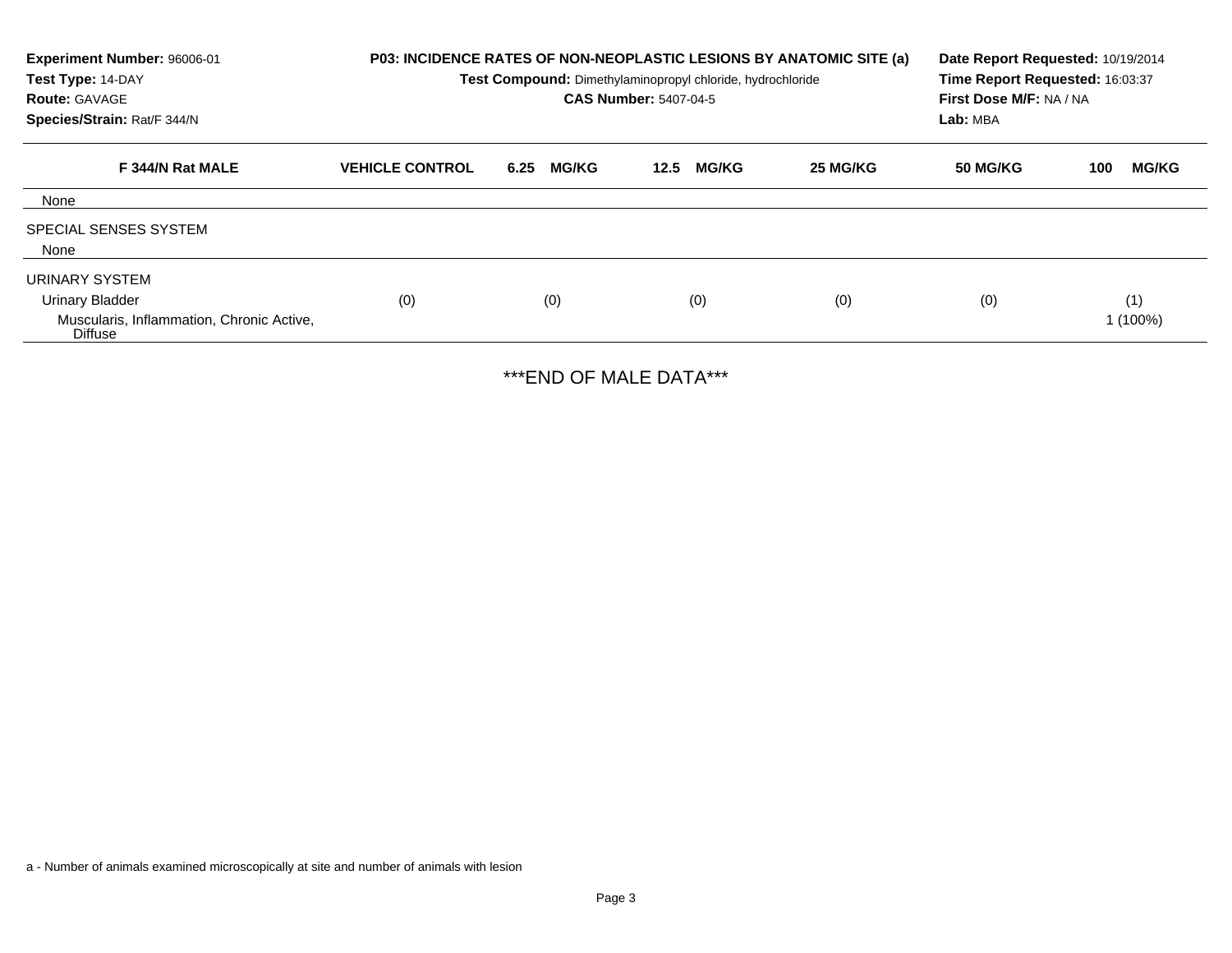| Experiment Number: 96006-01<br>Test Type: 14-DAY<br>Route: GAVAGE<br>Species/Strain: Rat/F 344/N | P03: INCIDENCE RATES OF NON-NEOPLASTIC LESIONS BY ANATOMIC SITE (a)<br>Test Compound: Dimethylaminopropyl chloride, hydrochloride | Date Report Requested: 10/19/2014<br>Time Report Requested: 16:03:37<br>First Dose M/F: NA / NA<br>Lab: MBA |            |                 |                 |                     |
|--------------------------------------------------------------------------------------------------|-----------------------------------------------------------------------------------------------------------------------------------|-------------------------------------------------------------------------------------------------------------|------------|-----------------|-----------------|---------------------|
| F 344/N Rat FEMALE                                                                               | <b>VEHICLE CONTROL</b>                                                                                                            | <b>MG/KG</b><br>6.25                                                                                        | 12.5 MG/KG | 25 MG/KG        | <b>50 MG/KG</b> | <b>MG/KG</b><br>100 |
| <b>Disposition Summary</b>                                                                       |                                                                                                                                   |                                                                                                             |            |                 |                 |                     |
| <b>Animals Initially In Study</b><br><b>Early Deaths</b><br><b>Survivors</b>                     | 5                                                                                                                                 | 5                                                                                                           | 5          | 5               | 5               | 5                   |
| <b>Terminal Sacrifice</b><br><b>Animals Examined Microscopically</b>                             | 5                                                                                                                                 | 5                                                                                                           | 5<br>1     | 5<br>1          | 5               | 5                   |
| ALIMENTARY SYSTEM<br>None                                                                        |                                                                                                                                   |                                                                                                             |            |                 |                 |                     |
| CARDIOVASCULAR SYSTEM<br>None                                                                    |                                                                                                                                   |                                                                                                             |            |                 |                 |                     |
| <b>ENDOCRINE SYSTEM</b><br>None                                                                  |                                                                                                                                   |                                                                                                             |            |                 |                 |                     |
| <b>GENERAL BODY SYSTEM</b><br>None                                                               |                                                                                                                                   |                                                                                                             |            |                 |                 |                     |
| <b>GENITAL SYSTEM</b><br><b>Uterus</b><br>Hydrometra                                             | (0)                                                                                                                               | (0)                                                                                                         | (0)        | (1)<br>1 (100%) | (0)             | (0)                 |
| HEMATOPOIETIC SYSTEM<br>None                                                                     |                                                                                                                                   |                                                                                                             |            |                 |                 |                     |
| <b>INTEGUMENTARY SYSTEM</b><br>None                                                              |                                                                                                                                   |                                                                                                             |            |                 |                 |                     |
| MUSCULOSKELETAL SYSTEM<br>None                                                                   |                                                                                                                                   |                                                                                                             |            |                 |                 |                     |
| NERVOUS SYSTEM<br>None                                                                           |                                                                                                                                   |                                                                                                             |            |                 |                 |                     |